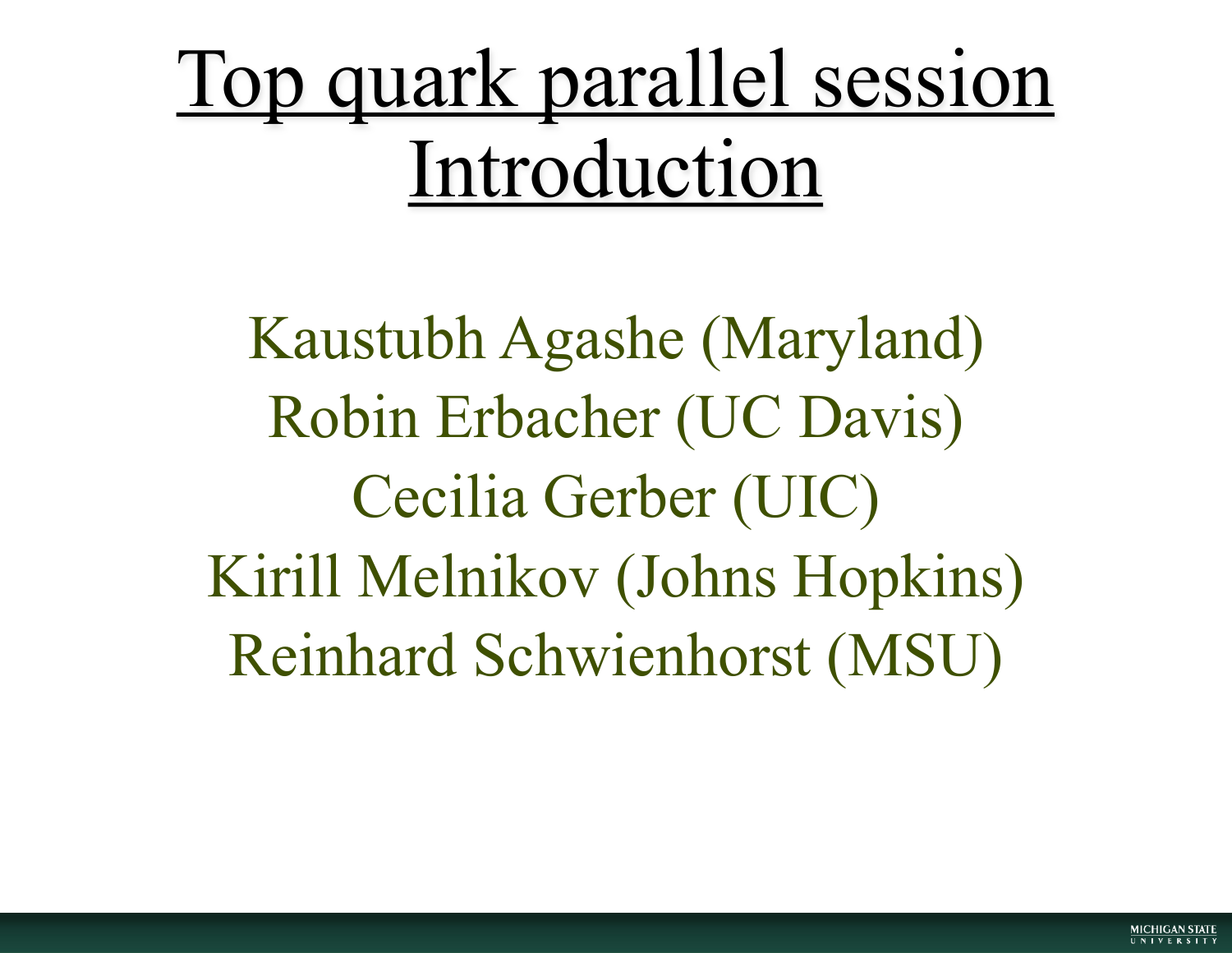## Friday night tops

•Discussion of plans for top quark studies on Friday night https://indico.fnal.gov/contributionDisplay.py? sessionId=10&contribId=82&confId=5841

- •Racetrack (WH7W)
- •Remote access
	- -ReadyTalk connection at phone number 866.740.1260
	- -access code 2720540
	- -evo: http://evo.caltech.edu/evoNext/koala.jnlp? meeting=vsvivIeseBIBIIauaeItas
	- -evo password: topsnowmass
- •Join us if you intend to study anything related to top quarks!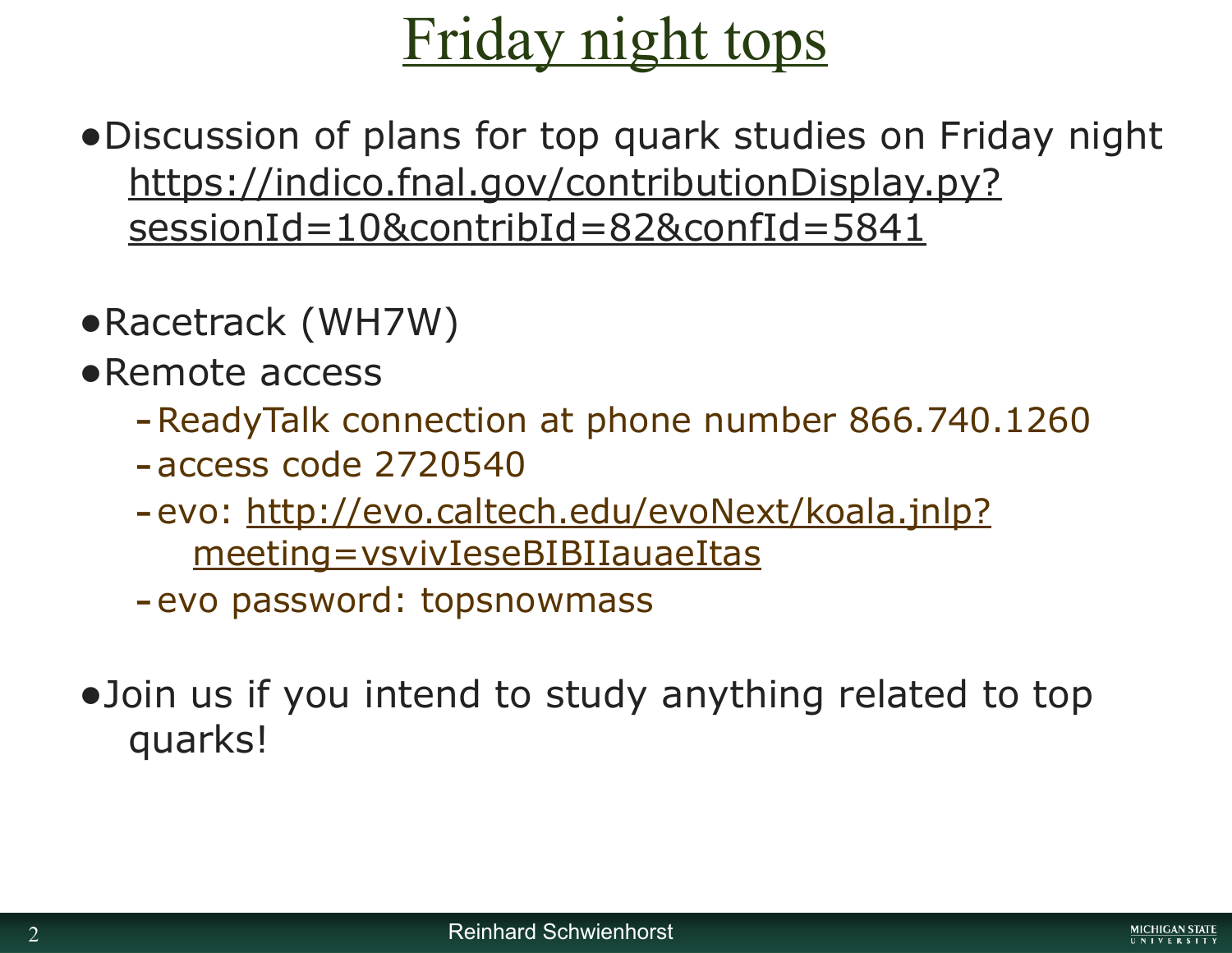## ganization

- $\bullet$ Three main sub<sup>2</sup>groups:
	- -Top and detectors
	- -Precision measurements
		- ‣top mass
		- ▶top couplings
		- **Kinematics**
	- -Searches with top
		- ‣rare decays
		- ‣Resonances decaying to top
		- ‣top partners
	- -Will identify subgroup leaders
- •Coordination of top in other groups
	- -Liaisons
- •Please let us know of you have a topic you would like to work on that is not mentioned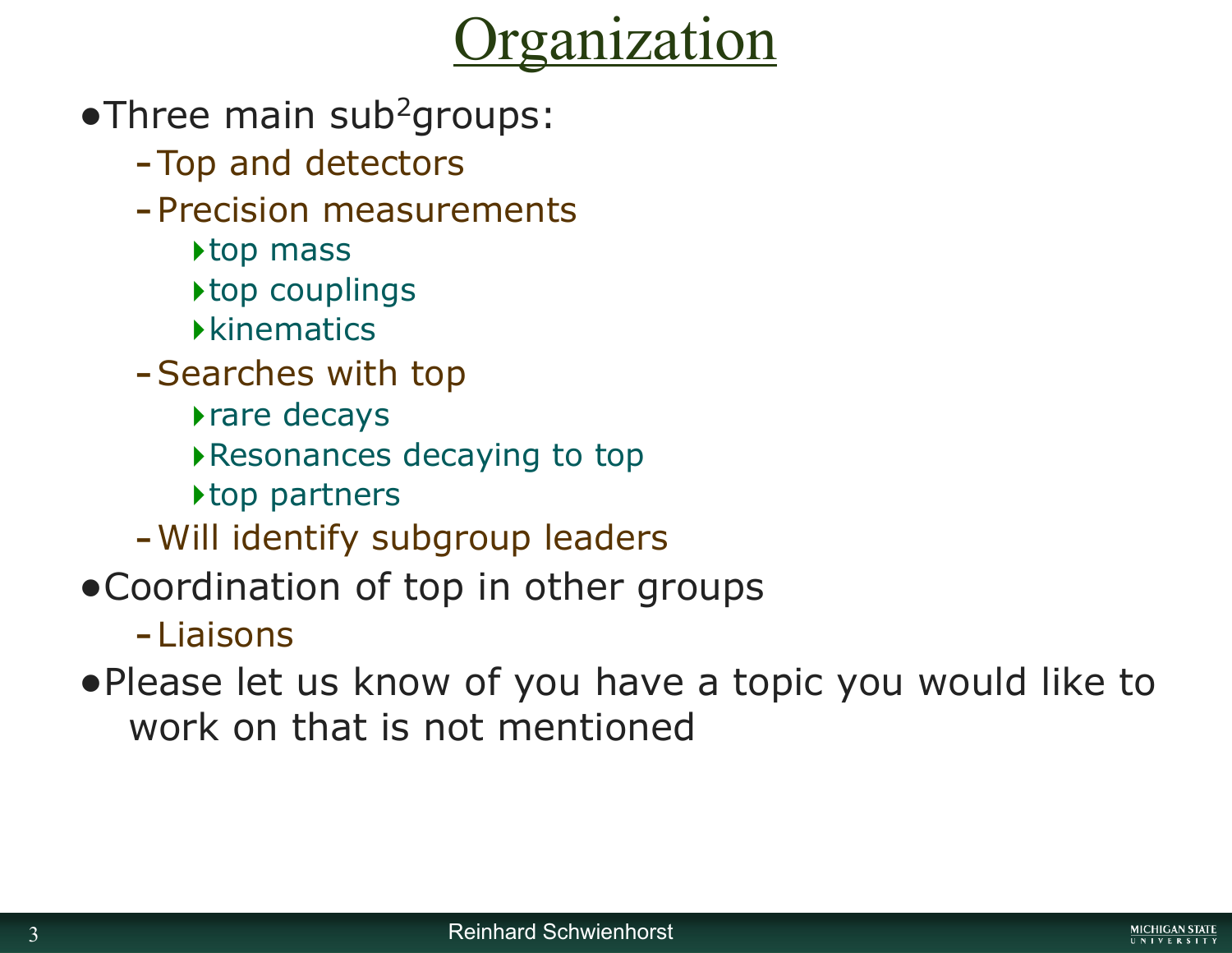## Communication

- •Mailing list
	- -Will create one mailing list to communicate with all people interested in top
	- -Send us conveners email if you want to be added to the mailing list
- •Twiki
	- -Use existing twiki page to exchange information
	- -Charge to the top group
	- -More details on topics
- •Twiki to-do:
	- -Specific projects
	- -Bring together different interests
	- -Bring together theorists and experimentalists
- •Top group meetings
	- -Will have regular meetings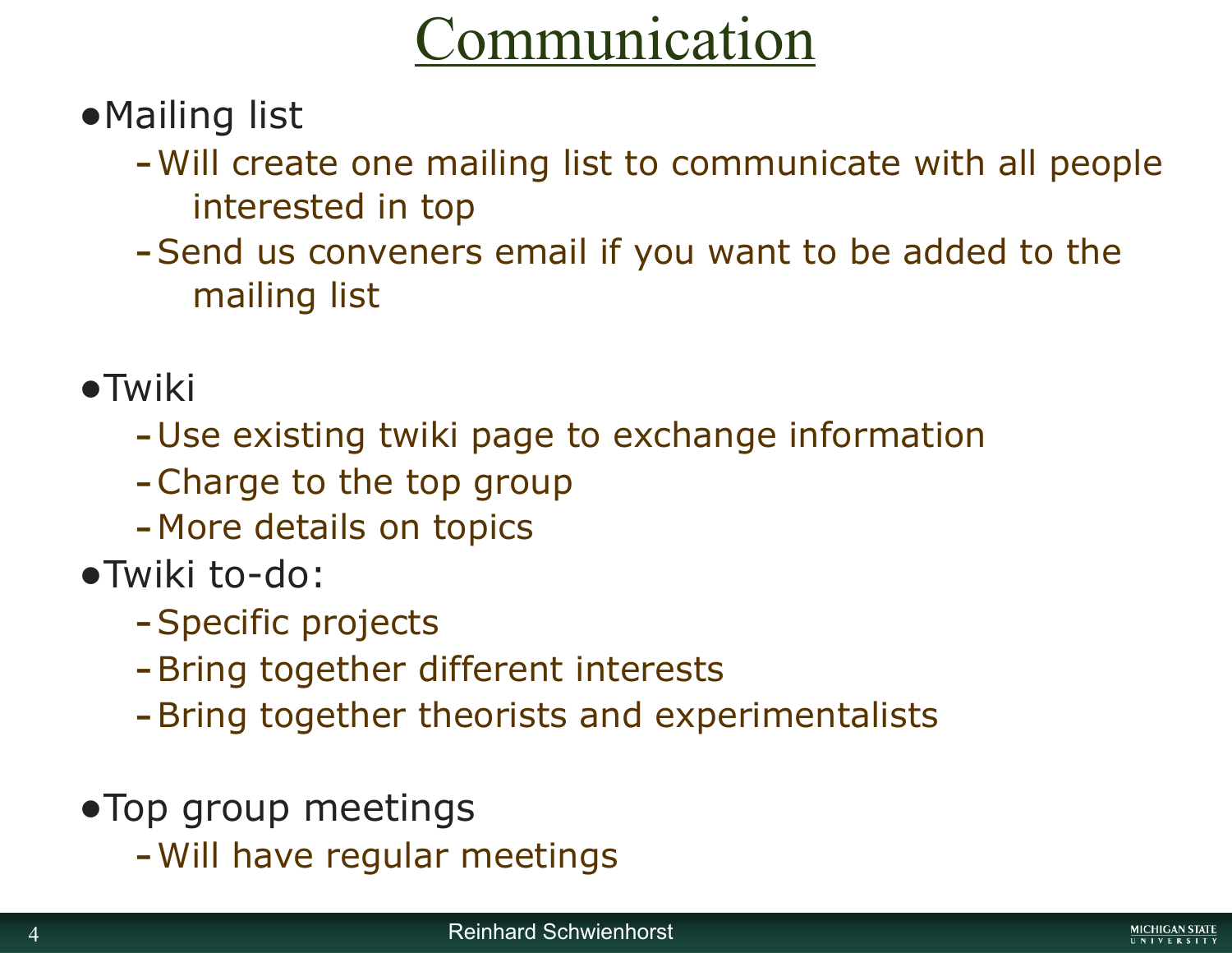## Top and detectors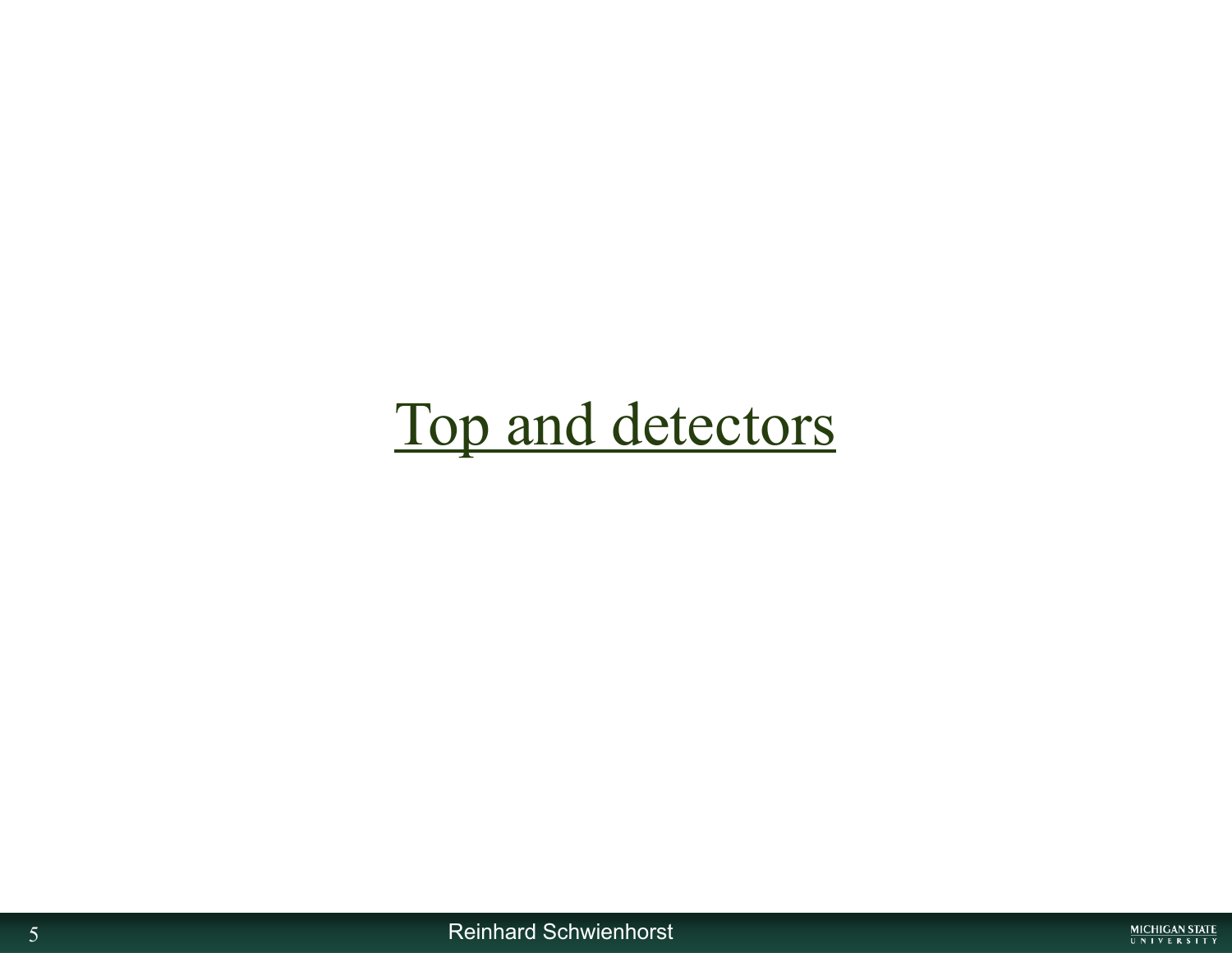#### Top and detectors

- •How well can top quarks be reconstructed at low energies and high energies (i.e., boosted top quarks)? What algorithms are available? Can they be improved? What is the impact of such improvements on physics questions discussed in the previous bullets?
- •What is the energy resolution, identification and misidentification efficiency for each?
- •What is required from the detector to be able to provide this?
- •How can top quarks be used to improve b-tagging or jet energy resolution and other detector calibrations?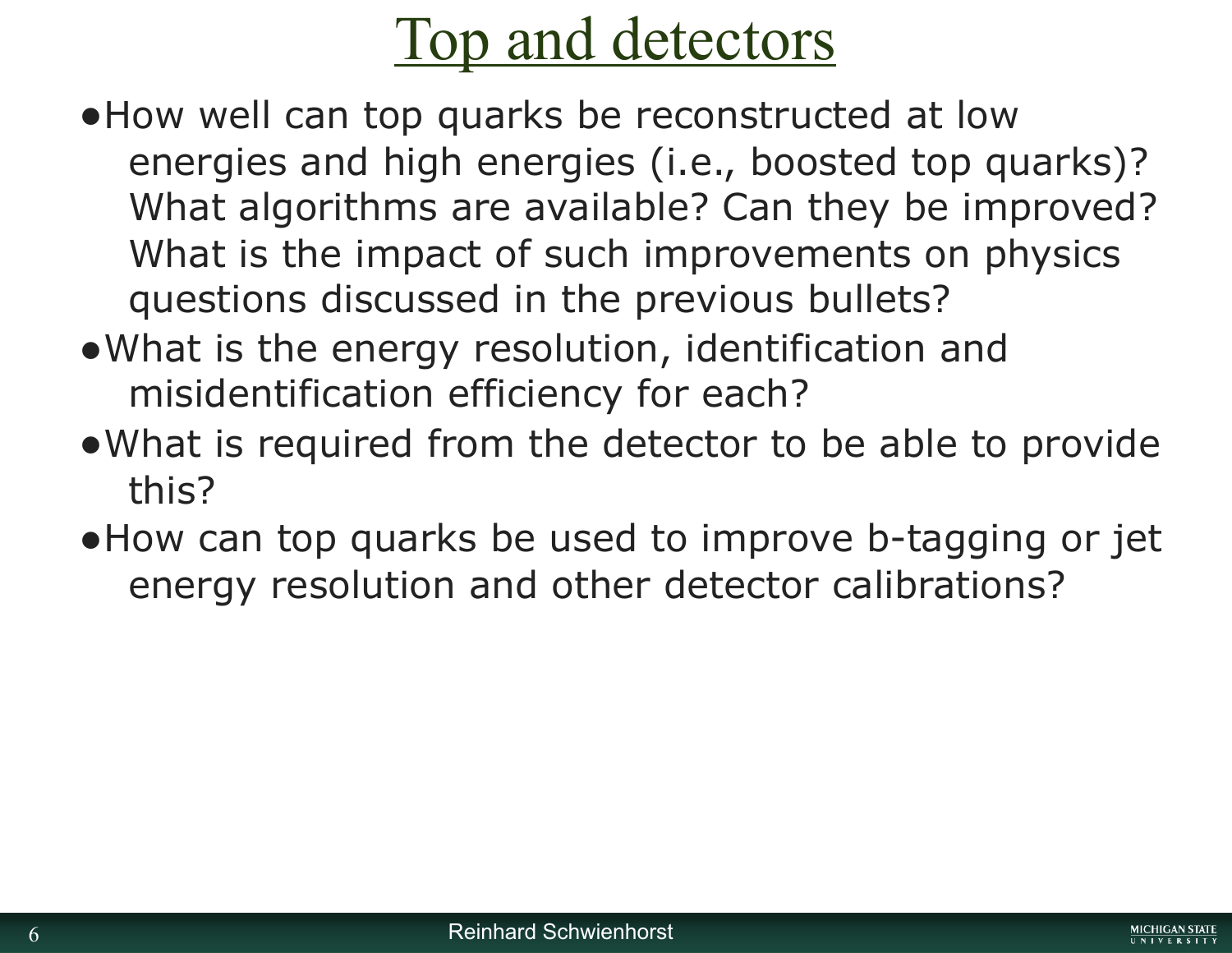#### Top and detectors

- •Are the LHC (linear collider) detectors sufficient for LHC (linear collider) top physics?
	- -at low pt?

•

- -at high pt?
- •Detectors for top at electron-proton collider?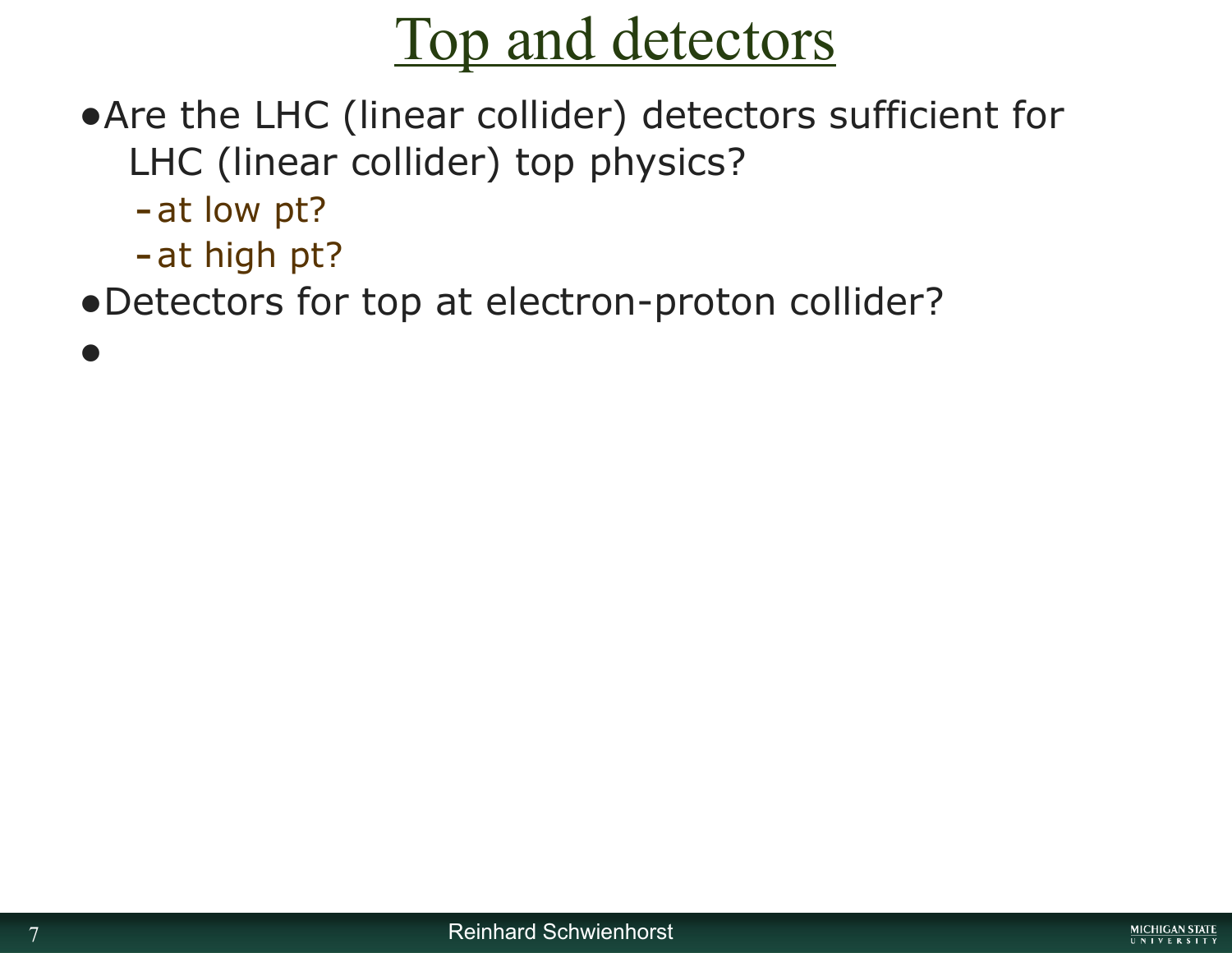#### Precision measurements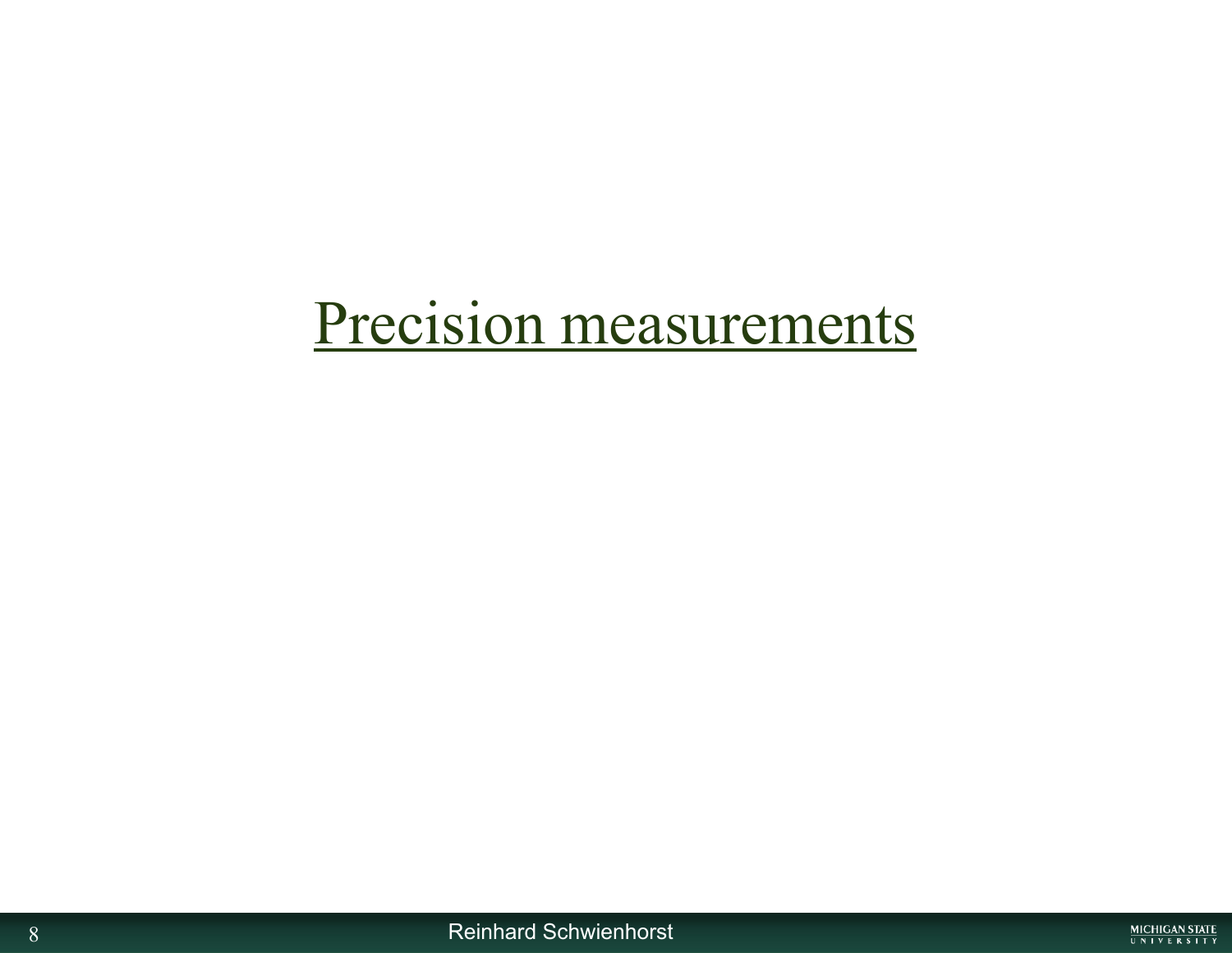#### Top quark mass

- •How well can the top quark mass be measured at a hadron and at a lepton collider? Is there a good physics case for measuring the top quark mass with a precision that is significantly better than O(1GeV)?
- •The top quark mass is a renormalization schemedependent quantity. Does this ambiguity have an impact on the measurements of the top quark mass at a hadron collider with the current or ultimate precision?
- •Can the total width of the top quark be measured in a model-independent way and to what precision?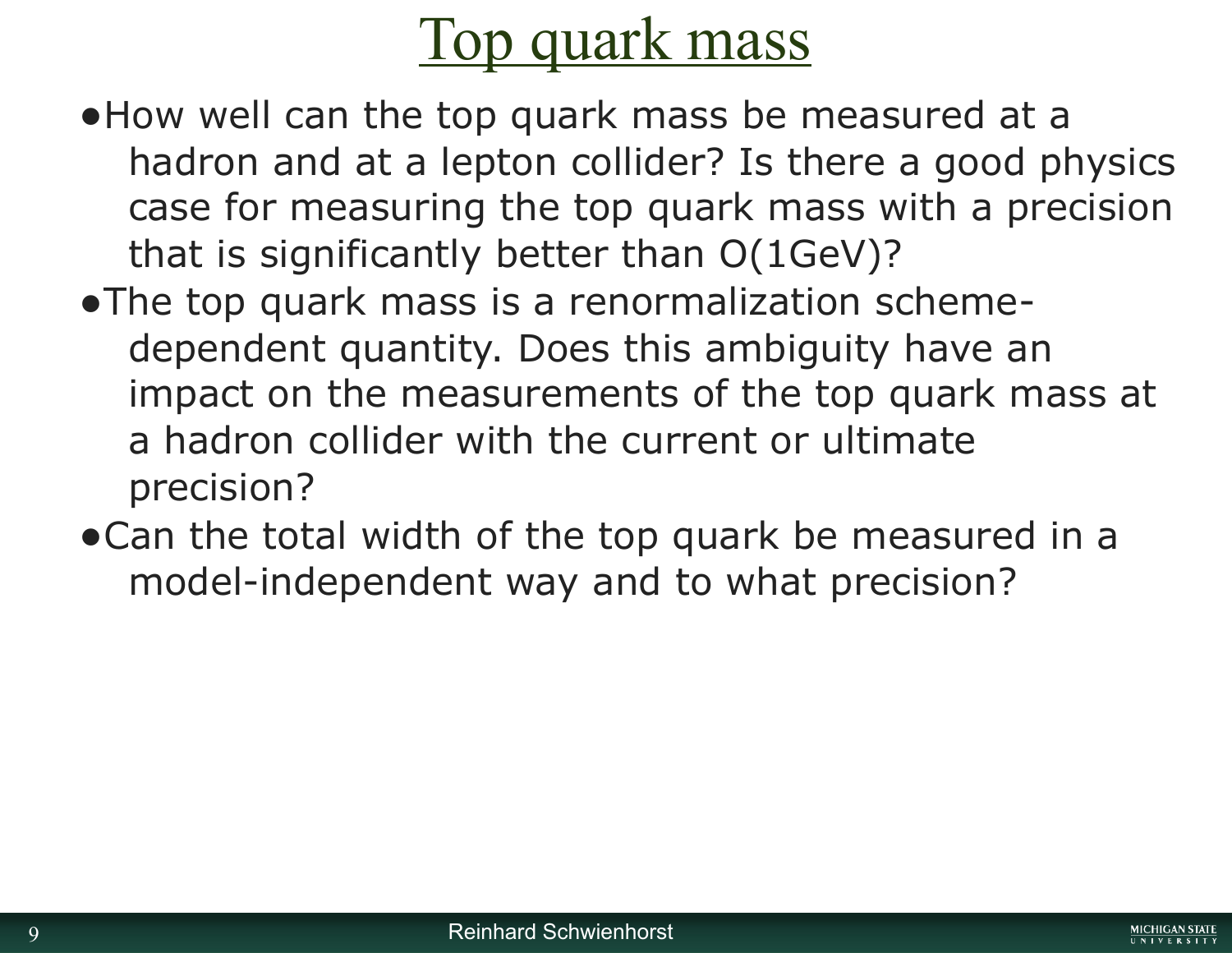## Top coupling measurements

- •What is the best way to parametrize deviations from SM predictions in couplings of top quarks to gluons, electroweak bosons, photons and the Higgs boson?
- •What do we know about these deviations in couplings from direct and indirect measurements?
- •Are there additional sources of CP-violation in the top-quark sector?
- •What are the best ways to measure those couplings at a hadron collider and at a lepton collider? What precision can be obtained?
- •Can the resulting determination of the visible decay width of the top quark, combined with a direct measurement of its width (at at lepton collider), have a significant impact on understanding invisible decay channels of the top quark?
- •What improvements in experimental techniques and theoretical descriptions of top quark production processes are needed to achieve the ultimate precision?
- •What is the impact that precise measurements of the top quark couplings to gauge bosons and the Higgs boson may have on our understanding of BSM physics?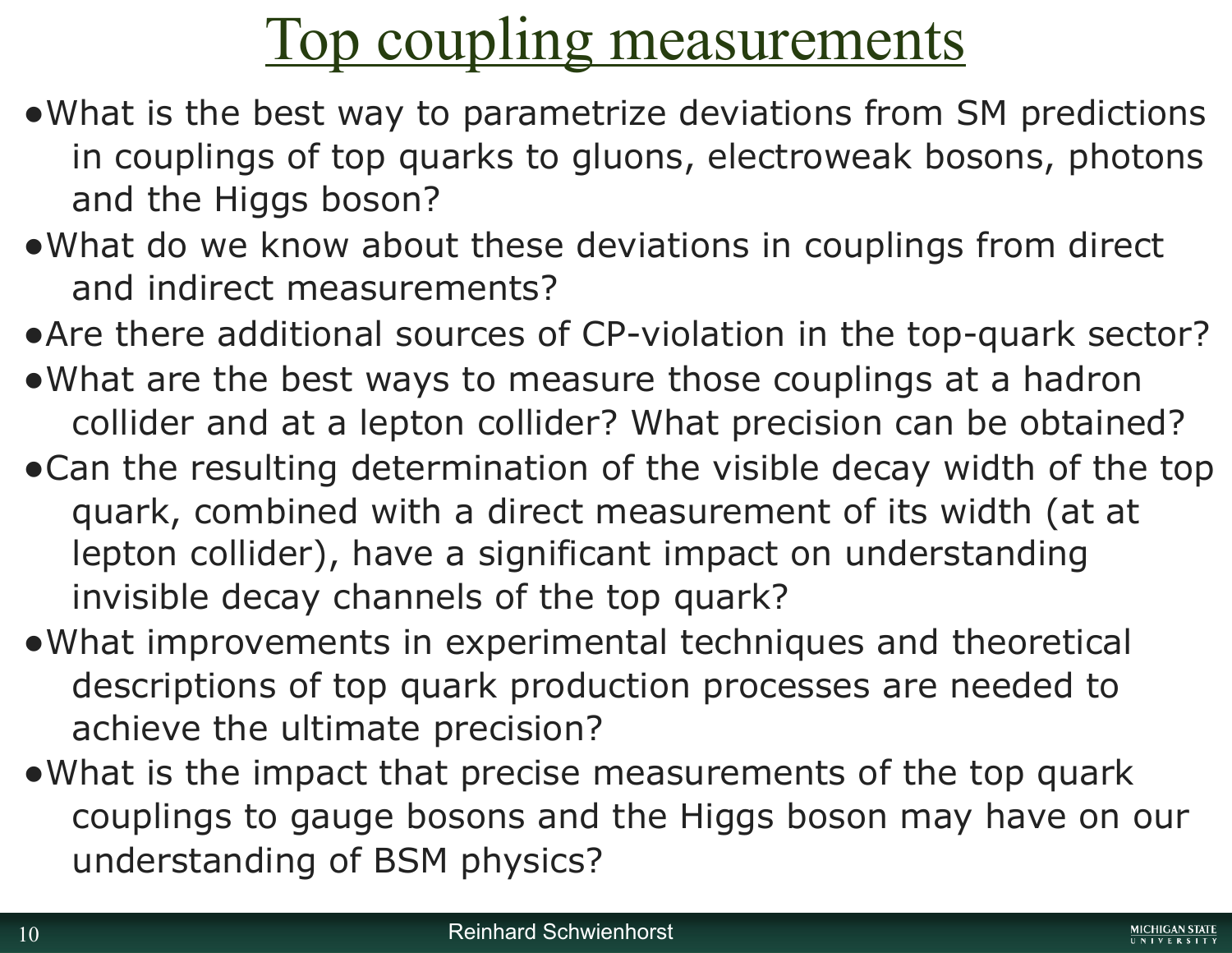## Top kinematics

- •What important SM physics information can be obtained by studying final states with top quarks?
- •To what extent can precision studies of cross-sections and kinematic distributions for top-like final states at hadron colliders be used to constrain models of physics beyond the Standard Model?
- •Which cross-sections and distributions are particularly important for this purpose? Are existing theoretical predictions for those final states adequate? What are the prospects for improving them?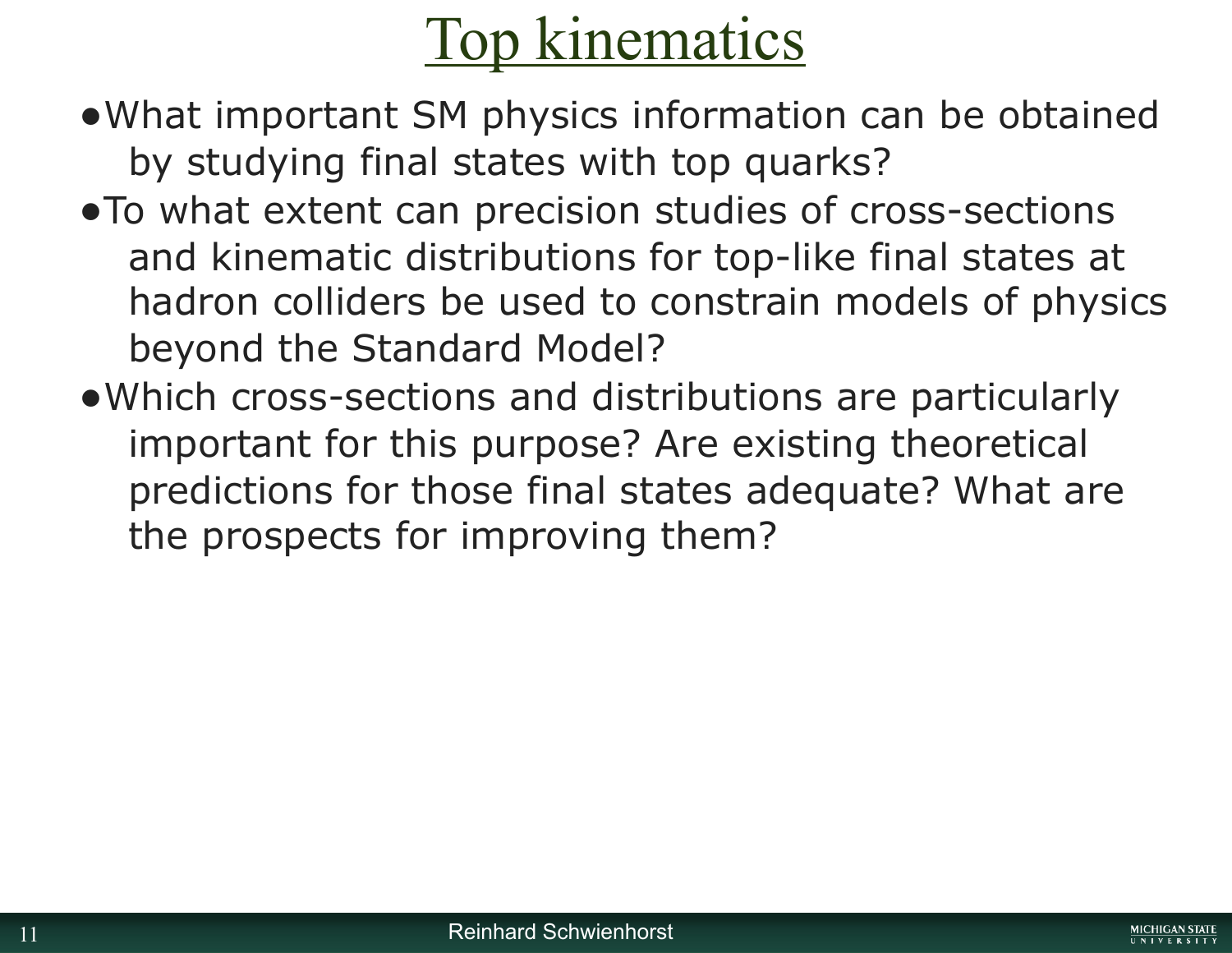## Searches with top quarks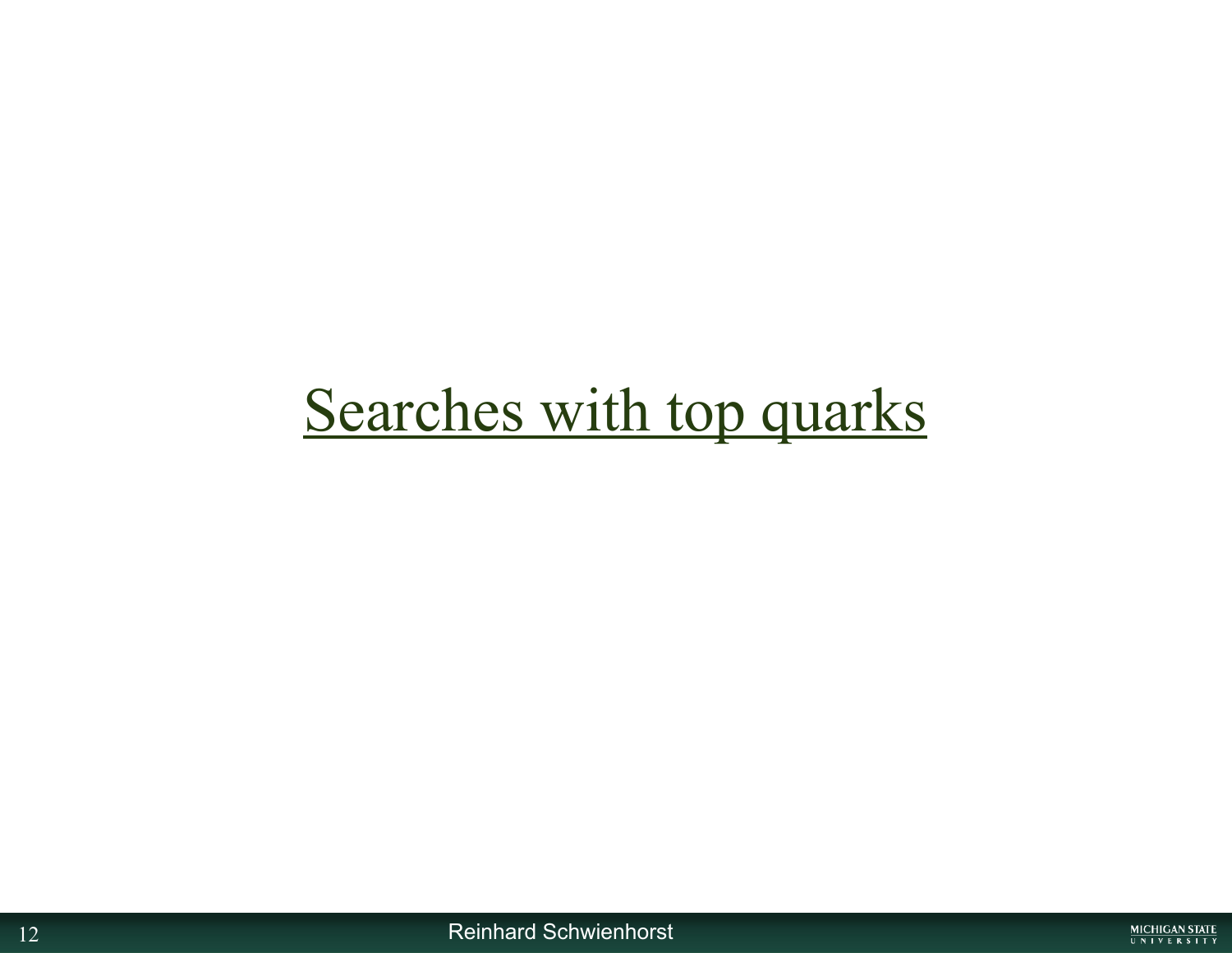## Searches in top decay

- •Does the top quark decay to exotic final states? SM-like  $(t->c Z$  and  $t->c Higgs)$  or BSM-like  $(t->b H+)$ ? How well can these decays be measured/constrained at hadron and lepton colliders?
- •What sensitivity needs to be reached for these decays in order to have a significant impact on models of physics beyond the SM?
- •Can the small CKM-matrix elements Vts and Vtd be directly measured via top quark decays? To what precision? Can this way to measure Vts and Vtd compete with their (possible) determination via top quark production processes? Can such measurements have an impact on understanding CKM-unitarity and provide important constraints on models of physics beyond the SM?